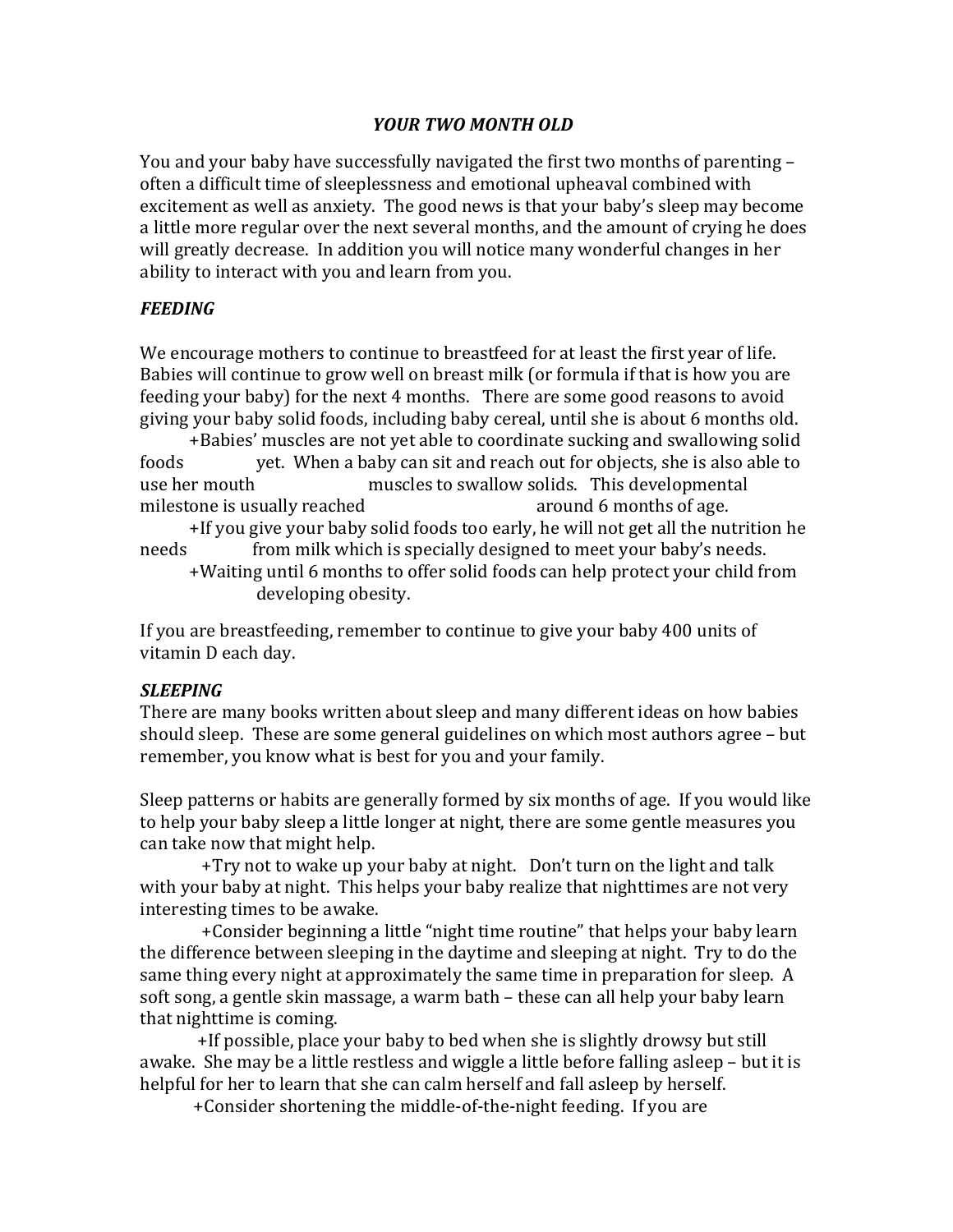breastfeeding, see if your baby will fall asleep after nursing from just one side. If you are bottle feeding, do not make your baby finish the bottle. This helps your baby learn he does not need a full tummy in order to fall asleep.

+Your baby still needs daytime sleep. If your baby has been awake for one hour, watch for clues that she is sleepy - yawning, rubbing her eyes, looking away from you, acting fussy. Many parents misinterpret these signs and think their baby is bored and needs more stimulation. It is more likely that your baby needs to be allowed to fall asleep. One author suggests that  $E-A-S-Y$  is a way to help babies sleep better during the daytime.

When your baby wakes up from nighttime sleep, she Eats. Then after feeding, the infant has some fun "A" time - she is Awake, Alert, and Active. "S" is for sleep. After about 45 minutes of wakefulness, the infant is allowed to fall asleep without nursing. This helps your baby know she can fall asleep without feeding. "Y" is meant to be time for you, the parent, although most parents laugh, knowing there is very little of this.

#### *DEVELOPMENT*

Remember - every baby develops at a different rate. It is tempting to compare your baby with other babies (or even your older children), but each baby is different. If you have concerns about your baby's development, please talk with your pediatrician.

#### *Language*

Babies are definitely learning language, so when he is awake, talk and sing to your baby. Babies are beginning to smile and make sounds. Sometimes wait a little after you have talked to him to let him try to copy you. Try making a funny face, and he may copy that, too. Research tells us that the best way to help babies learn to talk is to respond when they talk to you. So, after your baby coos, talk back to him. Make sure you talk in long sentences to your baby so he can hear and learn the grammar of the language. Also spend time making "baby sounds" like "ba ba ba" to help encourage language development.

If your baby will hear more than one language at home, begin allowing our baby to hear all the languages now. It is much easier for children to speak more than one language if they have heard the languages from infancy. Hearing more than one language does not confuse the baby. But you may consider having one person speak one language and another person speak the second language to help the baby differentiate the languages. Many babies in America today are learning more than 2 languages as they grow up in multicultural homes.

#### *Muscle development*

The first muscles the baby can control are her neck and shoulder muscles. You can help her develop these muscles by allowing her to spend some time on her tummy when she is awake. She will soon begin to raise her head and look around. Put your face in front of her so she will have something interesting to see. Babies at this age still love to see faces.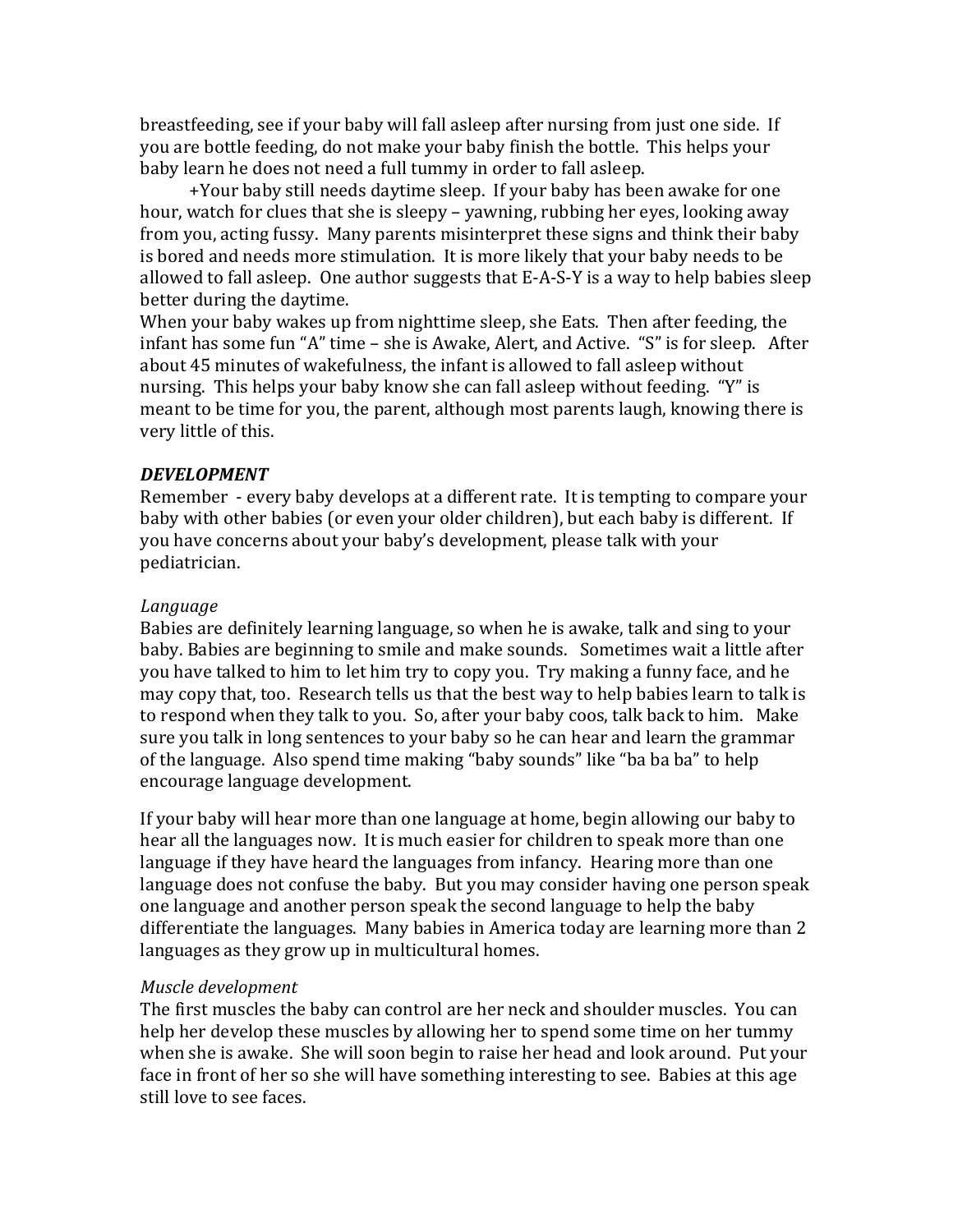Your baby will begin to use her shoulder and arm muscles more in the next month. She will reach out for objects and will be able to move her hands to her mouth. So she will put everything she can hold into her mouth. This is normal behavior and is your baby's way of exploring and learning about her world. You can hold toys out in front of your baby to encourage her to reach. But remember to be careful what you hold when you are carrying your baby as she may grab it. She will also enjoy playing with her own hands.

The old development textbooks used to say that all babies would be rolling from their tummies to their backs by 3 months and from their backs to their tummies by 4 months. However, since babies have been sleeping on their backs, their development is a little different now. Some babies do not like to roll over in either direction even by  $4 - 6$  months, and later on some babies will skip crawling. Your baby may show you she likes to stand up and bear weight on her feet, and it is fine to allow her to do this.

#### *Vision*

Babies are able to see farther distances now – and sometimes they even become distracted from feeding as they see something of interest across the room. Their eyes should be tracking together most of the time but may occasionally still cross. If you have concerns about your child's vision or hearing, please let your pediatrician know.

#### *Social*

These next two months will be very exciting ones as your baby is more social and interested in her world. She may want to be carried facing forward so she can see what is happening. She will gaze into people's faces and enjoy smiling and laughing with everyone she sees.

### *Toys*

Parents often wonder about toys for babies. Babies prefer seeing your face and hearing your voice over other objects. But this is a time when babies like to look at moving mobiles or hold a soft rattle. Be careful to choose toys without sharp or pointed edges and make sure there are no small removable parts that could come off and cause choking. Choose toys that say they are for infants so they are safe for your baby.

### *YOUR BABY'S APPEARANCE*

#### *Flat head*

Now that babies are sleeping on their backs, many babies' heads are becoming flattened in the back. This usually happens on the baby's right side. You can help avoid this by encouraging your baby to look to his left and letting him spend more time sitting up. You can also place your baby on his tummy when he is awake, even if he will only tolerate this position for a few minutes.